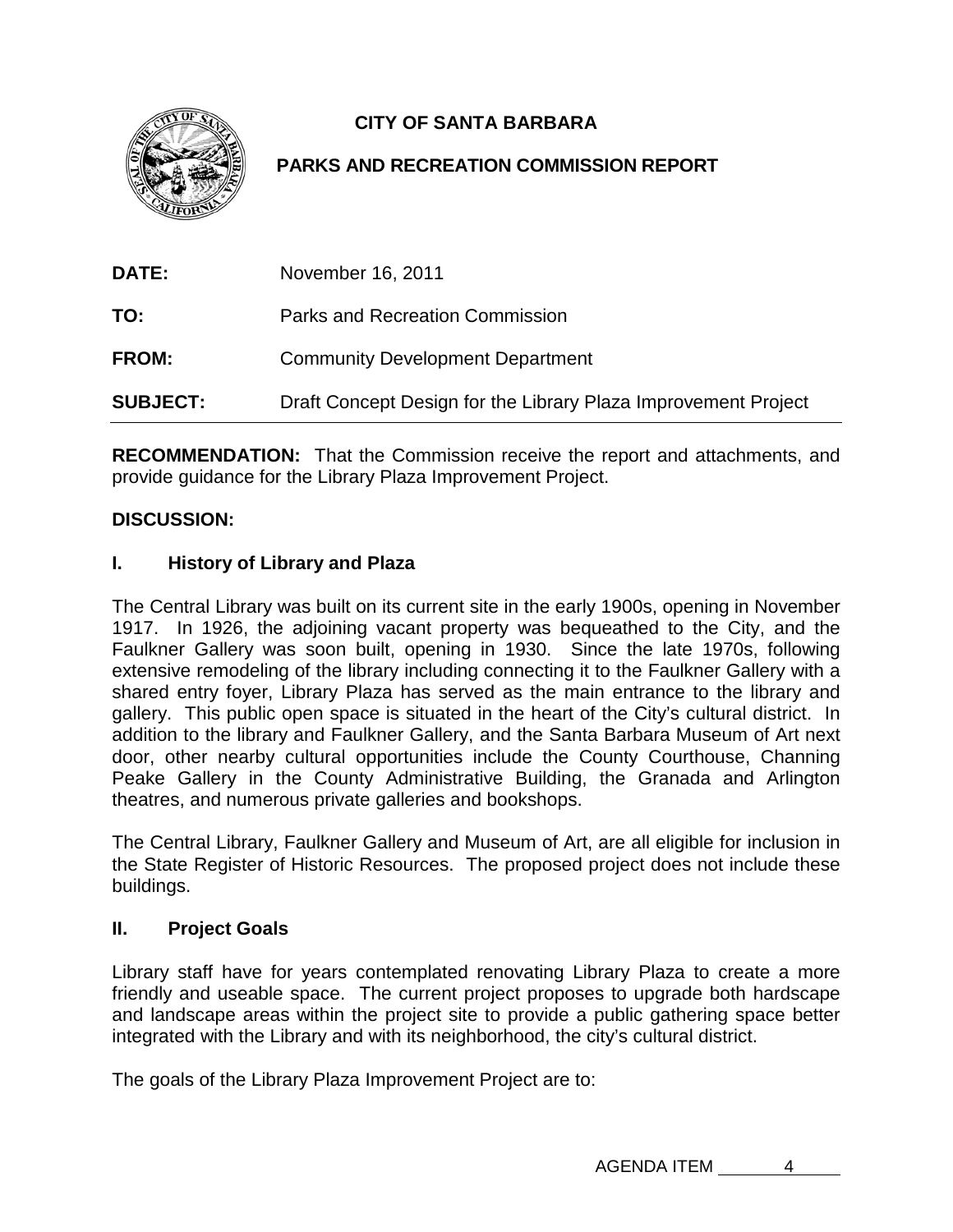- 1) Create a public open space that is safe and inviting;
- 2) Create an open, more visible main entrance to the Central Library and Faulkner Gallery;
- 3) Enhance the paseo between Anapamu Street and La Arcada and the Santa Barbara Museum of Art;
- 4) Develop the entry grounds as a community gathering place for enjoyment of nature, art or a good book, stimulating activities, and the company of others;
- 5) Reduce maintenance costs.

#### **III. Project Description**

The Santa Barbara Central Library and Faulkner Gallery are set on a 1.4 acre-parcel (APN 039-232-002) located at 40 E. Anapamu Street in downtown Santa Barbara's cultural district. The project area, comprising 23,200 sq.ft., or 38% of the parcel, consists of the plaza and paseo between the Central Library and Faulkner Gallery and Anapamu Street frontage, and a portion of the library frontage along Anacapa Street (Attachment 1).

The proposed concept envisions removal of walls and hedges to open sight lines, and approximately 500 cubic yards (cy) of fill to create a flexible, large flat space for a variety of uses. The amount of grass area would be reduced and hardscape expanded. The simplified design, materials and plant pallet anticipates incorporation of art either in the design or as separate discreet elements, and would provide a pleasant, unobtrusive background for Library and community events. To increase visibility and a functional flat open space, the project proposes to raise the sunken lawn area, and remove a variety of trees in the project area, although some of those would be transplanted while others would be replaced. The table below quantifies the changes proposed. Attachment 2 identifies specific trees to be removed, replanted, replaced or added.

| Plaza & Paseo Area: | <b>Existing Sq. Ft.</b> | Proposed Sq. Ft. |
|---------------------|-------------------------|------------------|
| Hardscape Area      | 8,800                   | 12,000           |
| <b>Planted Area</b> | 8,100                   | 8,500            |
| Grass Area          | 6,300                   | 2,700            |
|                     | <b>Existing</b>         | <b>Proposed</b>  |
| <b>Trees</b>        | 49                      | 30               |

To summarize the table, the proposed Library Plaza Improvements would increase hardscape area to approximately 52% of the project site, increase planted area slightly to 36%, reduce grass area to 12%, and decrease the total number of trees by 19. These changes contribute to several of the goals: improved safety, providing a large, flat, flexible space for library and community activities, and greater visibility for the library entrance. They likely would reduce the cost of maintenance as well.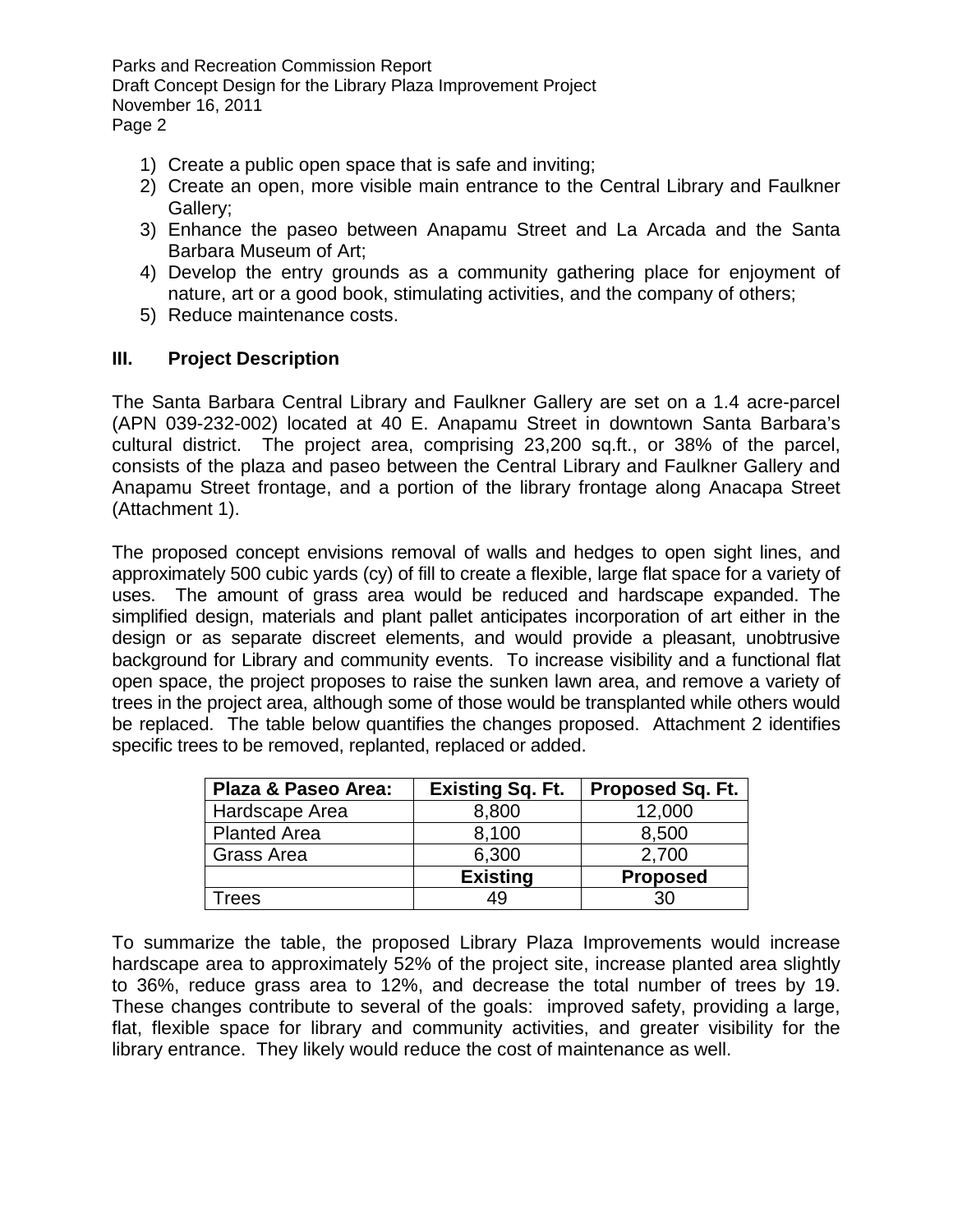There is much more to the proposed improvements, however, which may be best appreciated through the process used to develop the concept.

### **IV. Process to Develop Concept**

The Santa Barbara Central Library is located in the City's Redevelopment Plan Area. On February 15, 2011, the Council approved the contract for design of the Library Plaza Improvements Project and made the Health and Safety Code Sect. 33445 findings for expenditure of redevelopment funds on this project.

The architectural and landscape architectural firm of Campbell & Campbell was selected through a competitive process to prepare the concept and preliminary designs.

The design is being developed in four phases: 1. Public participation, in conjunction with Library and Parks and Recreation staff review, to develop the design concept; 2. Concept review by the Street Tree Advisory Committee, Parks and Recreation Commission, and Historic Landmarks Commission; 3. Public participation to develop the preliminary design; 4. Review and approval by the Historic Landmarks Commission. The first phase has been completed and the project is now embarking on concept review.

*City Department Consultation.* Phase 1 included internal city coordination and consultation as well as public participation. In December 2010, an initial project meeting was held to identify the concerns City department staff has with the existing plaza and library grounds and their suggestions for improvement. The meeting was attended by staff from the RDA and Library Department, and from Parks and Recreation Department, Police Department and Public Works Department. Additional communication was received from Planning Division. The notes from that meeting were provided to the consultants as a starting point.

The project team includes the consultants and staff from RDA, Library, Parks & Recreation and Public Works.

*Public Participation Process.* The consultants have conducted two public workshops to gain the public's input to the design concept. Interestingly, the public offered many of the same concerns and suggestions as had staff. (See Attachment 3.) Approximately 30 members of the public attended the first workshop which was to prepare a set of guidelines for the concept plan (Column 2 of Attachment 3). Attendees were provided with plans of the existing project area and asked to answer eight questions and provide any other ideas they had for improving Library Plaza. At the second workshop attendees were provided two conceptual plan options developed from ideas in the first workshop, and asked to provide more definition of features or make other adjustments as they saw fit. The participants included local business people, library users, Art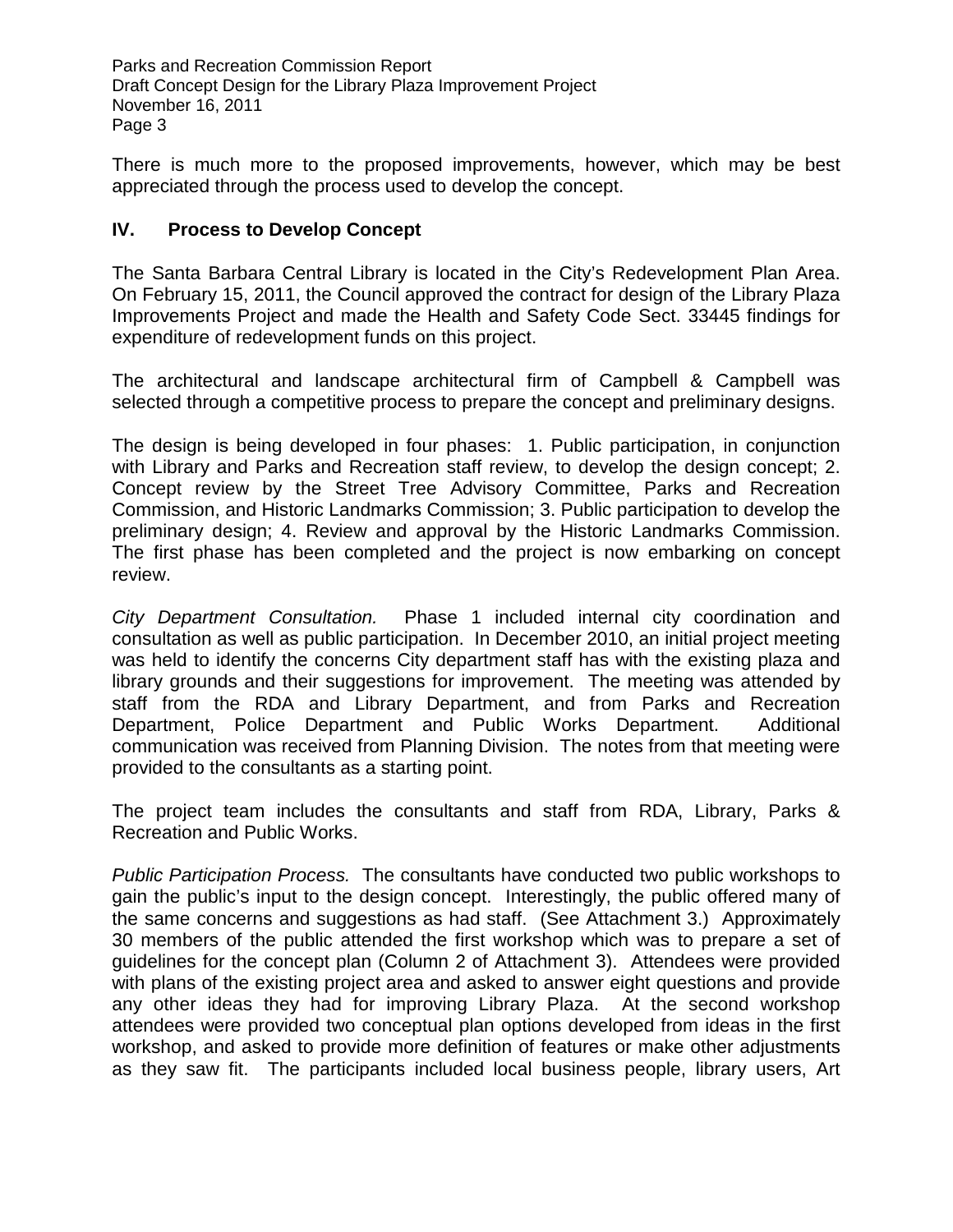Museum and La Arcada representatives, and, literally, people off the street. The design concept submitted largely reflects the public input received through the two workshops.

Their collective vision would ideally:

- **Make the space more inviting with better lighting and sight-lines**
- **Improve universal access to the library and situate bike parking more** appropriately
- **Include a large flat area for activities and functions**
- Attract people and be well populated
- **Incorporate color, temporary or permanent artworks, and a water feature**
- **Provide opportunity for a refreshment cart and an info kiosk**
- Have comfortable (shaded) places to sit (but not lay down) for people to visit, have lunch, hold small group discussions or readings, or just people watch and relax
- **Incorporate sustainable/eco-friendly concepts, for instance, using drought**tolerant species

### **V. Concept Design**

The conceptual design (Column 4 of Attachment 3) accomplishes the following:

- A. Improves visibility and open sightlines throughout by removing walls, hedges and small trees
- B. Creates a level, flexible, inviting-to-all plaza (~5,200 sq.ft.) for daily life and special events, and if permitted, could also contain a small coffee or refreshment cart
- C. Improves the visibility of the library entrance and signage and provides a more direct pathway to the entrance from Anapamu Street (Attachment 4 shows current entrance.)
- D. Widens the pedestrian paseo to make it more inviting and provides improved lighting
- E. Replaces the existing fountain with a design to eliminate splashing while recapturing a sense of the Faulkner's historic reflecting pools
- F. Provides seating in the plaza for use by more people
- G. Opens up the view of the original library door on Anapamu Street, and creates a second, smaller sitting area that could also contain a sculpture.
- H. Identifies several locations that could be suitable for art works, and/or installations relating to the library or literature
- I. Relocates bicycle parking to a more visible location
- J. Includes a kiosk, for library or arts announcements, and visitors' information
- K. Avoids visual obstruction of the Art Museum's east wall to allow for art installations and/or outdoor movie nights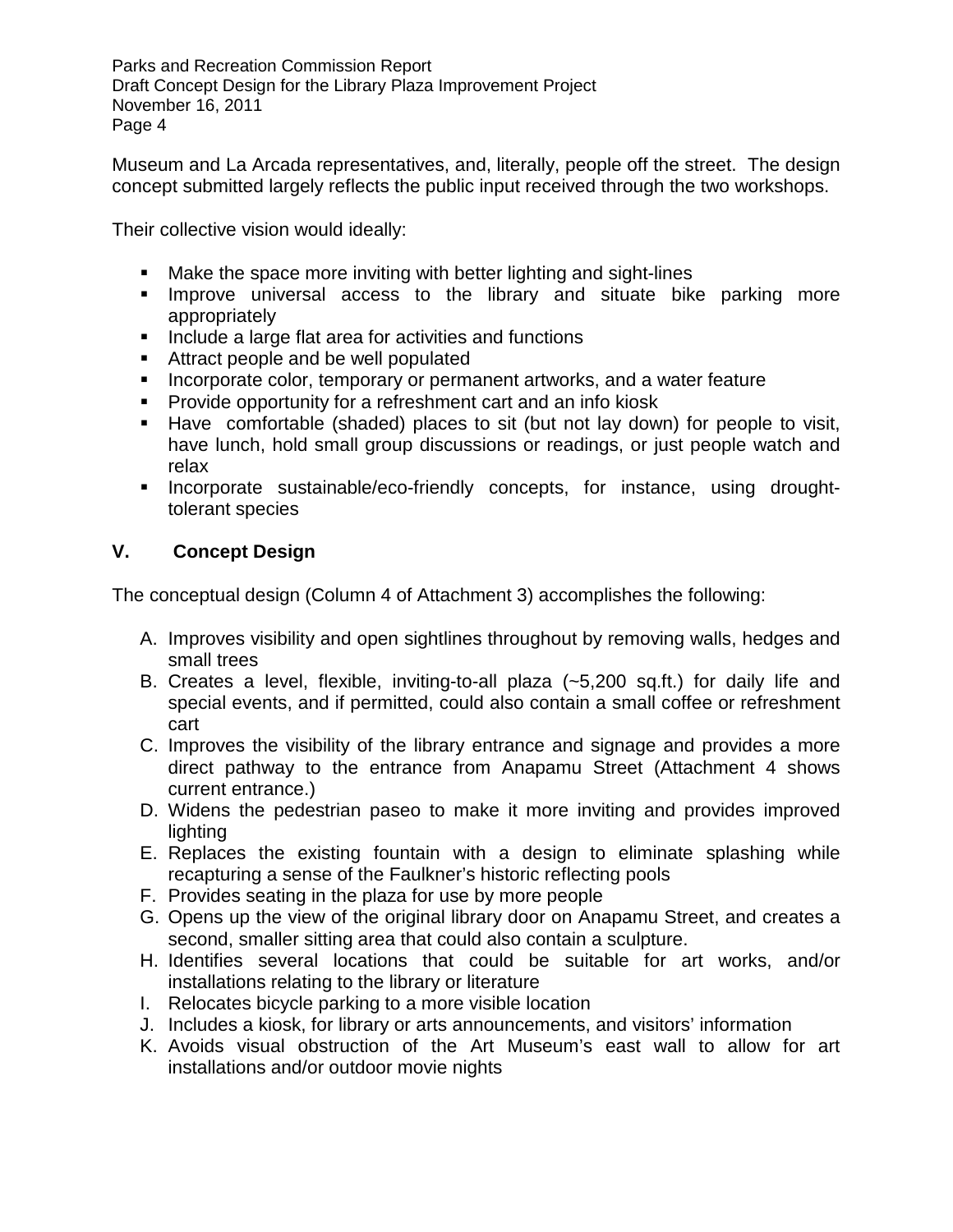- L. Complies with Storm Water Management Plan requirements through the use of permeable pavers, and at-grade planted areas
- M. Incorporates water conserving plant species such as non-fruiting olive trees and aloe vera plants

Apart from the improvements to the functionality of the plaza, the concept also reintegrates the Library and Faulkner aesthetically within their site and with their history, as well as with the neighborhood both physically and culturally. The concept plan and elevations are provided in attachments 5 and 6. Attachment 7 overlays the proposed concept on the existing facilities and vegetation in the plaza.

### **VI. Next Steps**

*Review of concept design.* The concept is being reviewed by three City entities:

- Street Tree Advisory Committee on Thursday November 3rd
- **Parks and Recreation Commission on Wednesday, November 16th**
- **Historic Landmarks Commission (HLC) on Wednesday, November 30<sup>th</sup>**

Depending on the initial vetting of the concept, the design may be developed further or move into the preliminary design phase.

At this point, the concept has been reviewed by the Street Tree Advisory Committee. The project team's notes from that meeting and site visit are included in Attachment 8.

*Preliminary design.* Following concept development, preliminary design and a construction estimate would be undertaken with additional public participation for review and approval by the HLC. That is the final product of the design team's contract, estimated to conclude in Spring 2012. During this phase, the project will also undergo environmental review.

*Final design and construction.* If Council finds the preliminary design and construction estimate are acceptable, the project could enter the final design phase in preparation for construction bidding.

#### **ATTACHMENTS:** 1. Library Parcel and Project Area

- 2. Tree Chart
- 3. Comparison Chart of Project Guidelines
- 4. Photo of Library Entrance and Eucalyptus Trees
- 5. Library Plaza Improvements Concept Plan
- 6. Library Plaza Improvements Concept Elevations
- 7. Library Plaza Improvements Concept and Existing Conditions
- 8. Notes from the Street Tree Advisory Committee meeting 11/3/2011